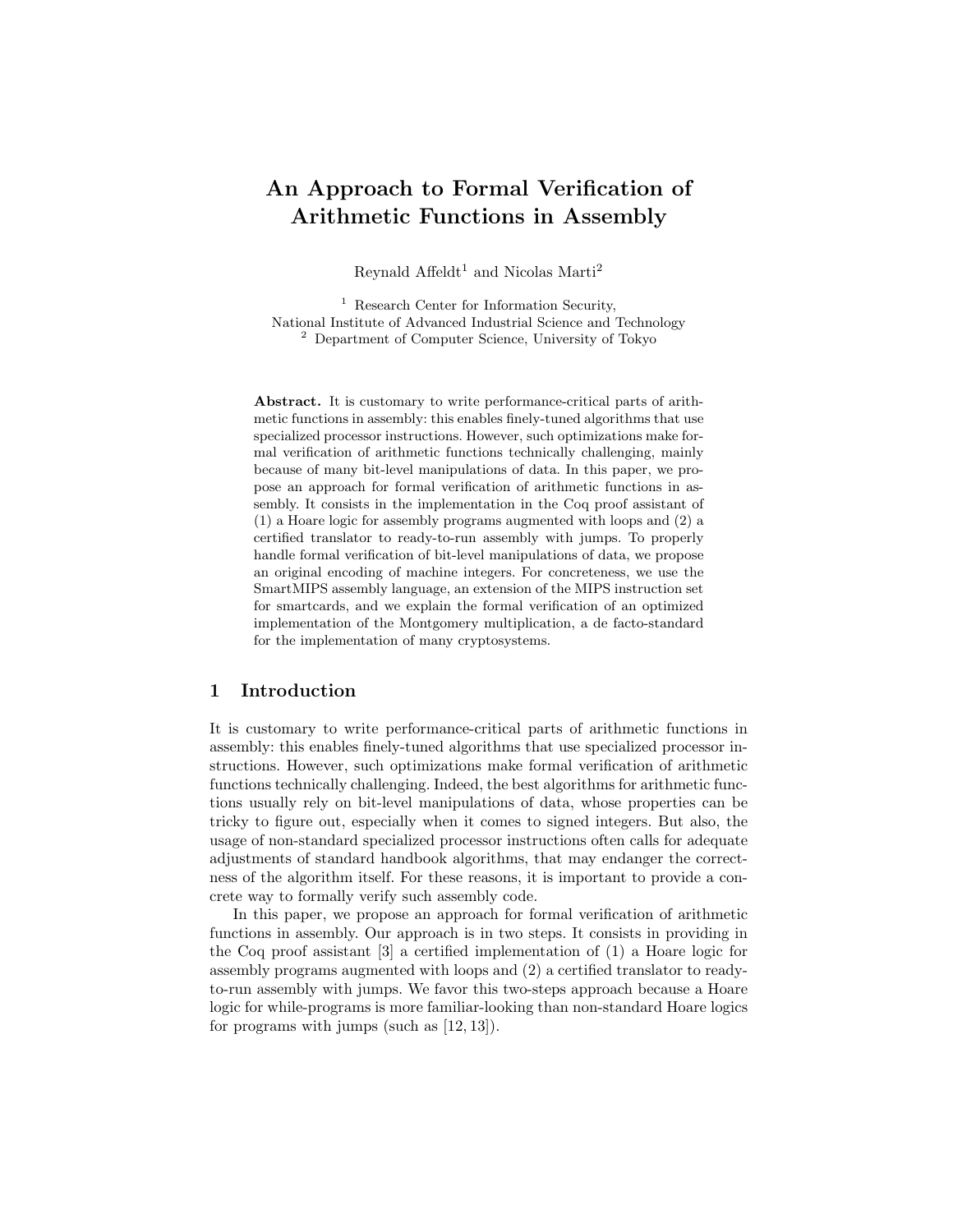The Hoare logic we encode enables verification of assembly programs that manipulate machine integers and bounded memory. To cope with machine integers, we implement a library where integers are represented as lists of bits interpreted as unsigned or signed in two's complement notation. This library enables faithful modeling of the hardware circuitry. To cope with bounded memory, we encode the separation logic [6] variant of Hoare logic, that extends traditional Hoare logic with a native notion of mutable memory; because we use machine integers to access memory, the accessible range of addresses is natively bounded.

The certified translator ensures that assembled programs behave like the verified programs. Concretely, it injects structured programs (programs with loops) into the more general set of programs with jumps; the correctness of this translation is formally proved in Coq.

For concreteness, we use the SmartMIPS assembly language, an applicationspecific extension of the MIPS32 4Km processor core that extends the core instruction set with instructions to enhance cryptographic computations and improve the performance of virtual machines [5].

To validate our approach, we show how to formally verify several arithmetic functions, including in particular an optimized implementation of the Montgomery multiplication [2], a de facto-standard for the implementation of many cryptosystems. This verification requires bit-level predicates to specify the usage of carries and overflow flags, for which our Hoare logic turns out to be well-suited.

This paper is organized as follows. In Sect. 2, we explain how we encode machine-integers arithmetic in Coq. In Sect. 3, we explain how we encode separation logic for a subset of SmartMIPS. In Sect. 4, we explain the formal verification of the Montgomery multiplication. In Sect. 5, we explain how to extract ready-to-run SmartMIPS programs from our verifications. In Sect. 6, we review related work. In Sect. 7, we conclude and comment on future work.

# 2 Machine-Integers Arithmetic

Formal verification of arithmetic functions is usually done w.r.t. high-level mathematical specifications. However, at the level of assembly code, many arithmetic properties of instructions depend on the finiteness of registers and on the physical representation of data. For example, the (signed) integer "−1" appears to be larger than any unsigned (and therefore positive) integer; some instructions trap on integer overflow while others do not, etc. Overlooking such problems often leads to security breaches, most famously integer-overflow bugs (see [11] for illustrations). It is therefore important to provide formal means to define the semantics of instructions together with lemmas that capture their properties in terms of mathematical (i.e., unbounded) integers.

Our approach to encode machine-integers arithmetic is to closely model the hardware circuitry using lists of bits (booleans) to represent the contents of registers and recursive functions to represent the operations on registers. We choose this approach because it is easy to extend with new, specialized instruc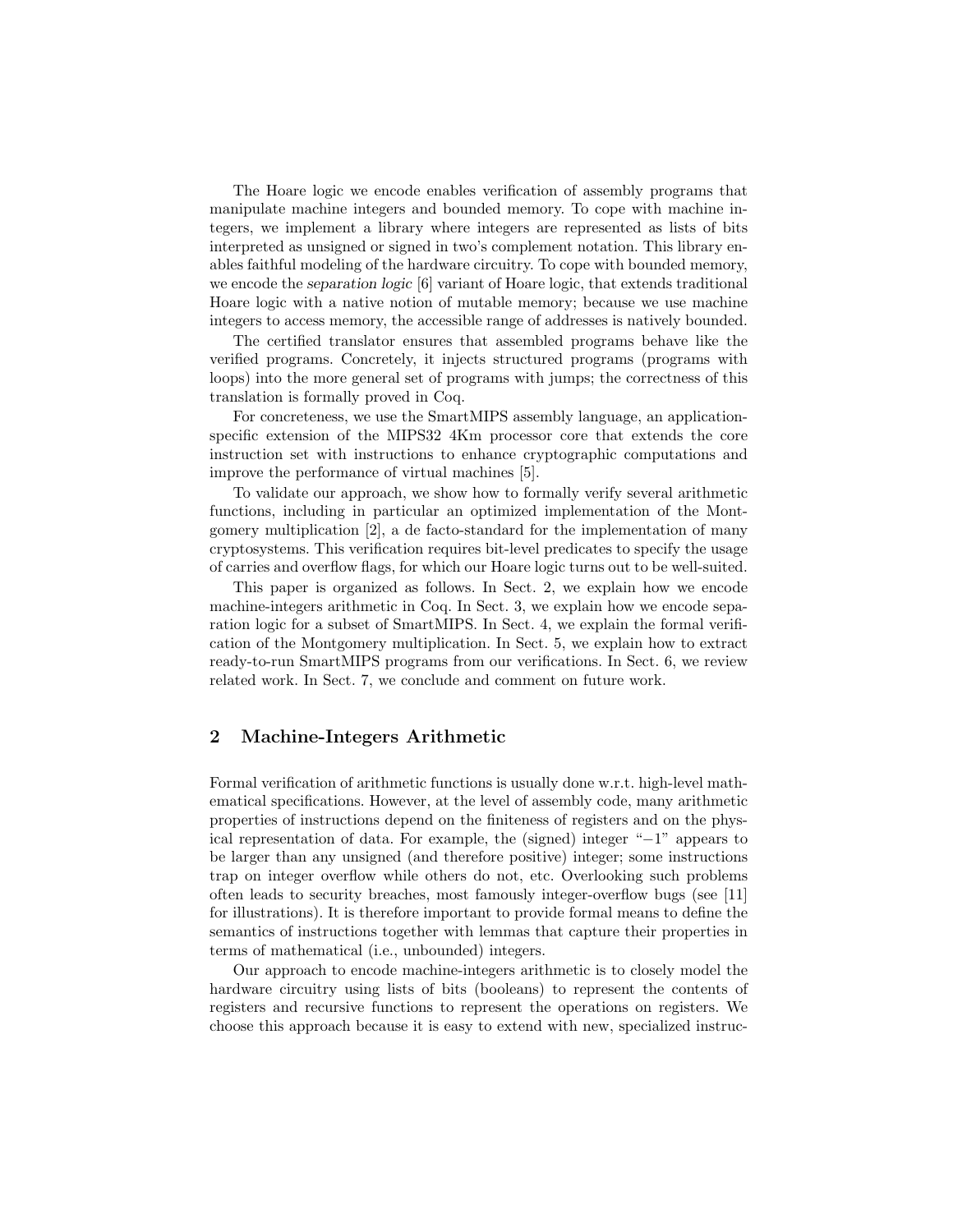tions, compared to encoding machine integers with, say, sign-magnitude integers modulo.

Example: Hardware Arithmetic Operations We model the hardware addition as a recursive function that does bitwise comparisons and carry propagation:

```
Inductive bit : Set := o : bit | i : bit.(* addition with LSB first *)
Fixpoint add_lst' (a b:list bit) (carry:bit) : list bit :=
 match (a, b) with
      (o :: a', o :: b') => carry :: add\_lst' a' b' o
    | (i :: a', i :: b') => carry :: add_lst' a' b' i
    | (_ :: a', _ :: b') => match carry with
      o \Rightarrow i :: add\_lst' a' b' o | i \Rightarrow o :: add\_lst' a' b' i end| = > nil
  end.
(* addition with MSB first *)Definition add_lst a b carry := rev (add_lst' (rev a) (rev b) carry).
```
Most computers distinguish between unsigned integers and signed integers in two's complement notation. The negation of a signed integer is defined using ones' complement and addition:

```
(* bit complement *)
Definition cplt b := match b with i \Rightarrow o \mid o \Rightarrow i end.
(* ones' complement *)
Fixpoint cplt1 (lst:list bit) : list bit :=
 match lst with nil => nil | hd :: tl => cplt hd :: cplt1 tl end.
(* two's complement *)Definition cplt2 lst :=
  add_lst (cplt1 lst) (zero_extend_lst (length lst - 1) (i::nil)) o.
```
Using the addition, we further modeled the unsigned multiplication; using two's complement, we further modeled the signed multiplication, and so on.

Physical constraints and implementation choices make hardware arithmetic operations peculiar. Because of the finiteness of registers, they actually implement arithmetic modulo. A list of bits (an::...::a0) is interpreted as  $(a_n \ldots a_0)_2$ , the encoding in base 2 of a mathematical integer; but depending on the context, this integer is unsigned, in which case its decimal value is  $a_n 2^n + \ldots + a_0$ , or signed in two's complement notation, in which case its decimal value is  $-a_n2^n + a_{n-1}2^{n-1} + \ldots + a_0$ . It is customary for assembly code to rely on properties of arithmetic modulo (e.g., to detect overflows) and to freely mix unsigned and signed integers (e.g., to access memory). Precise characterization of the properties of the hardware arithmetic operations w.r.t. their mathematical counterpart is therefore a must-have for formal verification of assembly code.

Example: Overflow Properties of Addition Let us note [[1st]]u (resp. [[1st]]s) the decimal value of the list of bits lst seen as an unsigned (resp. signed) integer. In Coq, these notations are implemented as recursive functions from lists of bits to mathematical integers. The hardware addition behaves like the mathematical addition only when non-overflow conditions are met: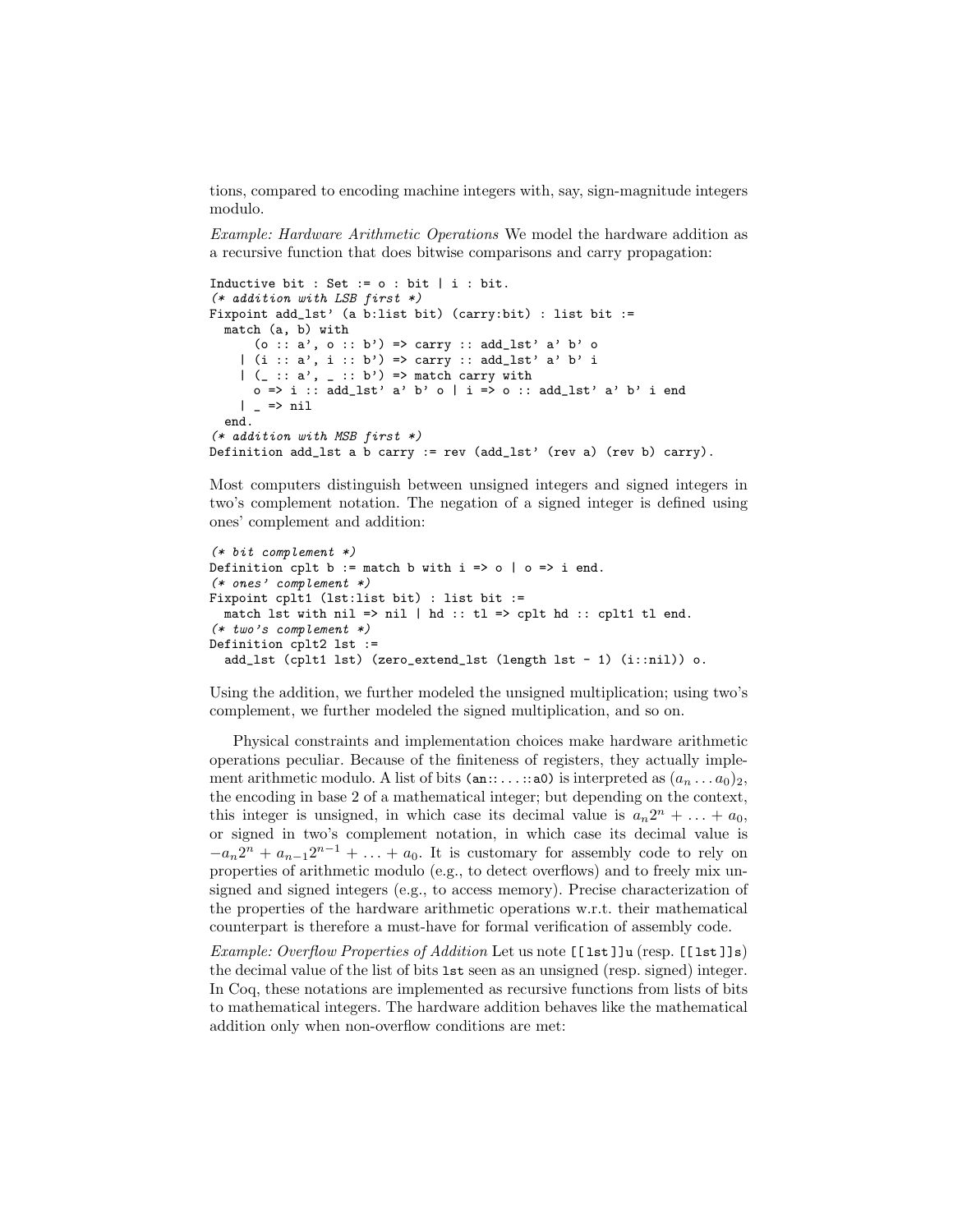Lemma add\_lst\_nat :  $\forall$  n a b, length a = n  $\rightarrow$  length b = n  $\rightarrow$  $0 \leq [[a]]u + [[b]]u \leq 2^m \Rightarrow [[add\_lst \ a \ b \ o]]u = [[a]]u + [[b]]u.$ Lemma add\_lst\_Z : forall n a b, length a = S n  $\rightarrow$  length b = S n  $\rightarrow$  $-2^{\hat{m}} \leq$  [[a]]s + [[b]]s <  $2^{\hat{m}} \to$  [[add\_lst a b o]]s = [[a]]s + [[b]]s.

We proved further lemmas that capture the overflow properties of the hardware addition when overflow conditions are not met, the correctness of subtraction and multiplications, the relations between unsigned and signed integers, etc.

Because a processor usually manipulates machine integers of different sizes (e.g., to represent constants or contents of special registers such as accumulators), it is cumbersome to use directly lists of bits: the conditions about their lengths clutter formal verification. To simplify our development, we encapsulate all the functions modeling the hardware circuitry and the lemmas capturing their properties in a Coq module that provides an abstract type for machine integers. This abstract type is parameterized by the length of the underlying list of bits: Parameter int : nat  $\rightarrow$  Set. This makes the relation between the lengths of the input and the output of operations explicit in the type of hardware operations.

Technically, this abstract type is implemented using dependent pairs: a machine integer of length n is a dependent pair whose first projection is a list of bits lst and whose second projection is the proof that its length is equal to n: Inductive int  $(n:nat)$ : Set := mk\_int :  $\forall$  (1st:list bit), length 1st = n  $\rightarrow$  int n. An excerpt of the interface of the resulting module is given below:

```
Parameter add : \forall n, int n \rightarrow int n \rightarrow int n.
Notation "a \oplus b" := (add a b).
Parameter u2Z : \forall n, int n \rightarrow Z. (* lists of bits as unsigned *)
Parameter s2Z : \forall n, int n \rightarrow Z. (* lists of bits as signed *)
Parameter add_u2Z : \forall n (a b:int n), u2Z a + u2Z b < 2<sup>\land</sup>n \rightarrowu2Z (a ⊕ b) = u2Z a + u2Z b.
Parameter add_s2Z : \forall n (a b:int (S n)), -2^^n \leq s2Z a + s2Z b < 2^^n \rightarrows2Z (a \oplus b) = s2Z a + s2Z b.
Parameter Z2u : \forall n, Z \rightarrow int n.
Parameter Z2s : \forall n, Z \rightarrow int n.
```
 $Z_2u$  n z (resp.  $Z_2s$  n z) builds an unsigned (resp. a signed) machine integer of decimal value z and length n (if possible). These two constructors are used to defined constants, such as: Definition four32 := Z2u 32 4.

# 3 A Hoare Logic for SmartMIPS

In this section, we encode a Hoare logic for a subset of SmartMIPS [5]. For this purpose, the module for machine-integer arithmetic introduced in the previous section is important: it enables faithful encoding of the semantics of arithmetic instructions that trap on overflow and the semantics of memory accesses, that are restricted to finite memory. The subset of SmartMIPS we consider consists of structured programs, i.e., programs whose syntax only allows for sequences and while-loops. Hereafter, we call WhileSMIPS this subset. In Sect. 5, we will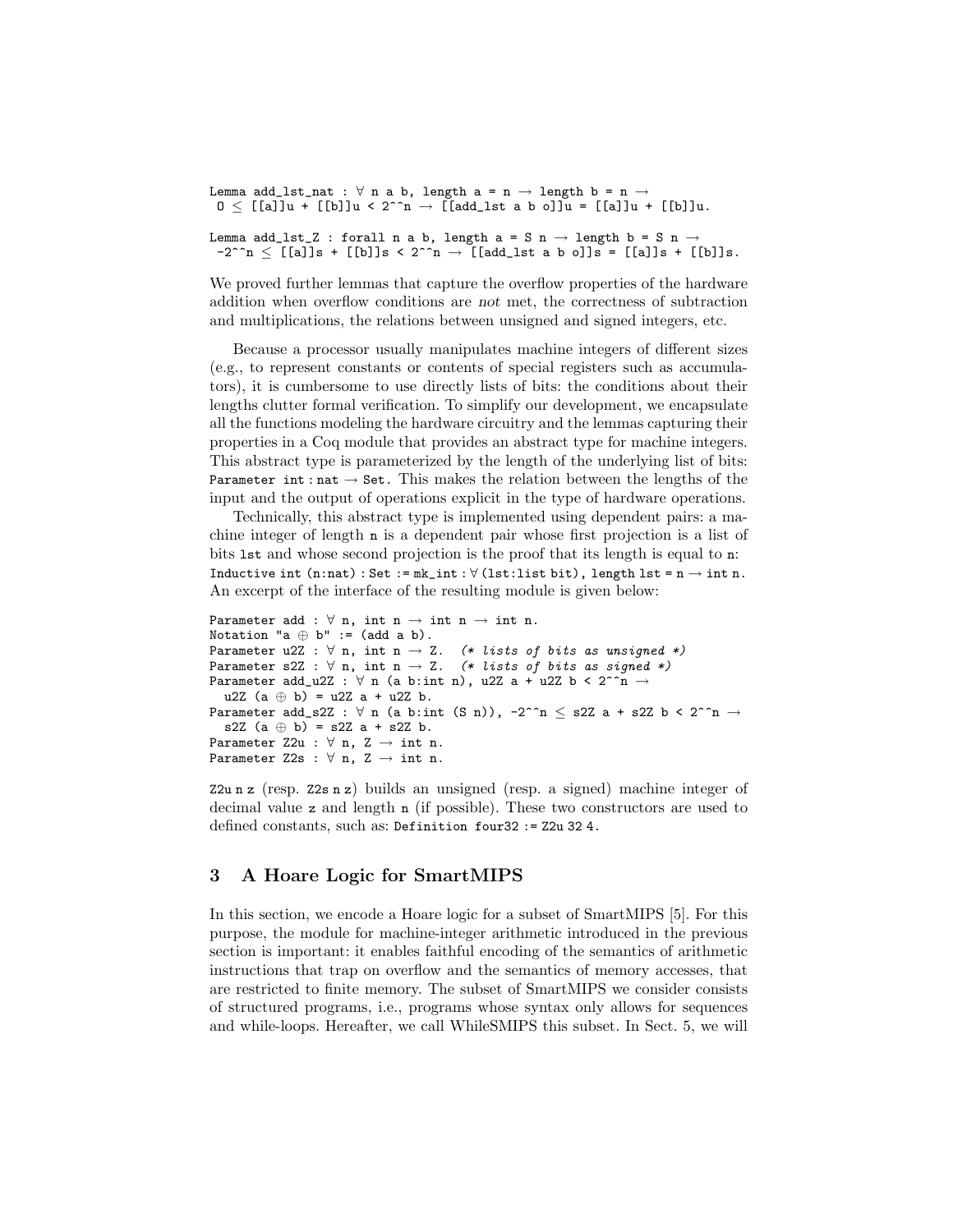certify a translator that injects WhileSMIPS programs into the set of SmartMIPS programs with jumps, that can be directly assembled and run. We favor this twosteps approach is that a Hoare logic for while-programs is more familiar-looking than non-standard Hoare logics for programs with jumps (such as [12, 13]).

### 3.1 States

The state of a SmartMIPS processor is modeled as a tuple of a store of generalpurpose registers, a store of control registers, an integer multiplier, and a heap (the mutable memory):

Definition state :=  $gpr.store * cp0.store * multiplier.m * heap.h$ .

The module gpr is a map from the type gp\_reg of general-purpose registers to (32-bit) words, the module cp0 is a map from the type cp0\_reg of control registers, and heap is a map from natural numbers to words. We restrict ourselves to a word-addressable heap because it is all we need for arithmetic functions (see Sect. 4). The module for heap is implemented using a module for finite maps developed in previous work [16]. Let us comment more in detail on the implementation of the multiplier module, that makes an extensive use of our module for machine integers.

The SmartMIPS multiplier is a set of registers called ACX, HI, and LO that has been designed to enhance cryptographic computations. HI and LO are 32 bits long; ACX is only known to be at least 8 bits long. We implement the multiplier as an abstract data type m with three lookup functions acx, hi, and lo that return respectively a machine integer of length at least 8 bits and machine integers of length 32. Here follows the corresponding excerpt of the module interface:

```
Parameter acx_size : nat.
Parameter acx_size_min : 8 \leq acx_size.
Parameter m : Set.
Parameter acx : m \rightarrow int acx\_size.
Parameter lo : m \rightarrow int 32.
Parameter hi : m \rightarrow int 32.
Parameter utoZ : m \rightarrow Z. (* multiplier as an unsigned *)
```
The SmartMIPS instruction set features special instructions to take advantage of the SmartMIPS multiplier. For illustration, let us explain the encoding of the mflhxu instruction, that is often used in arithmetic functions: it performs a division of the multiplier by  $\beta = 2^{32}$ , whose remainder is put in a generalpurpose register and whose quotient is left in the multiplier. The corresponding hardware circuitry is essentially a shift: it puts the contents of LO into some general-purpose register, puts the contents of HI into LO, and zeroes ACX. Here is how we model this operation:

```
Definition mflhxu_op m := let (ax', hi') := (ax m, hi m) in
  (Z2u acx_size 0, (zero_extend 24 acx', hi')).
```
What is important for verification is the properties of  $m$ **flhxu** w.r.t. the decimal value of the multiplier. Such properties can be derived as lemmas from the definition of mflhxu\_op. For example, the decimal values of the multiplier before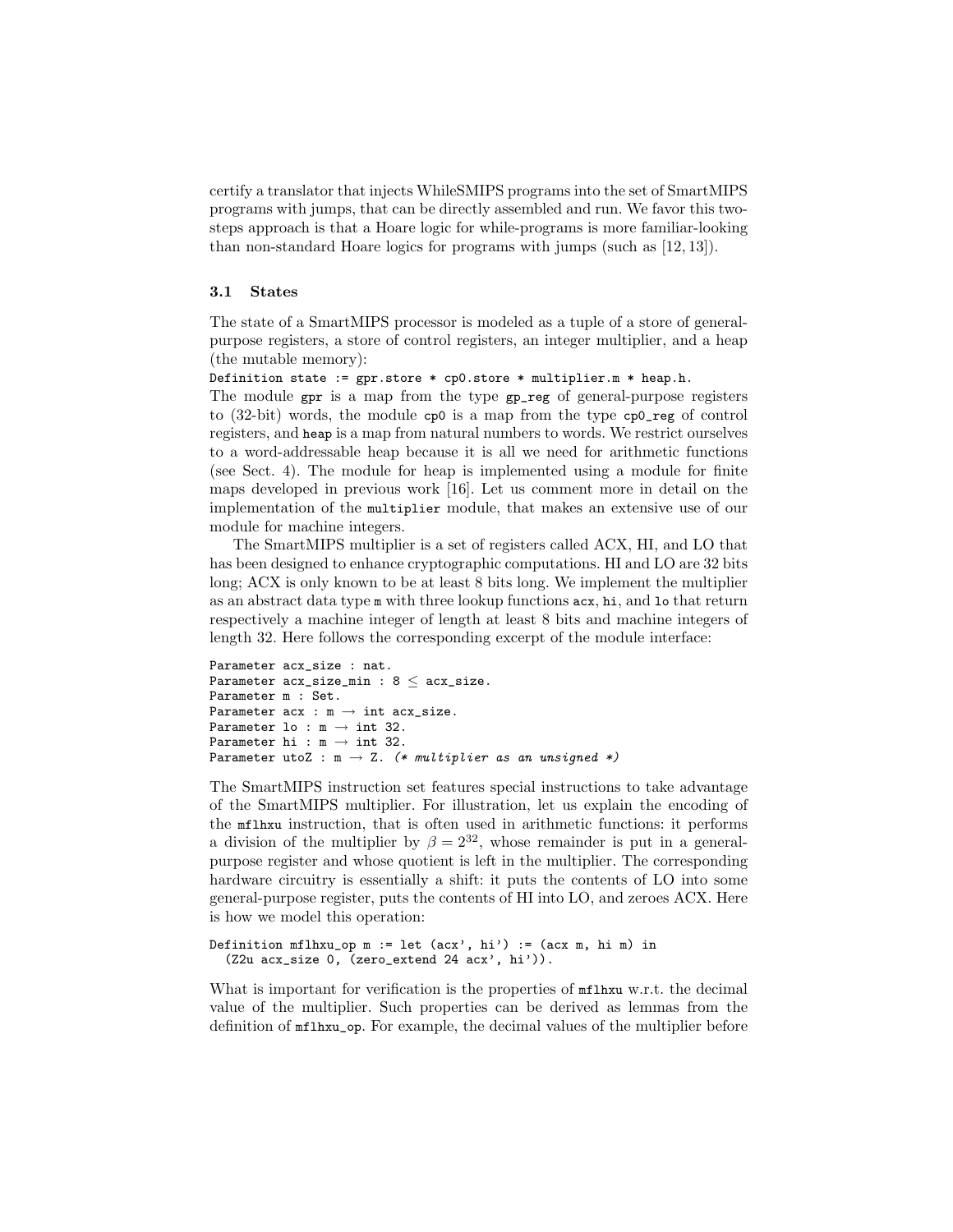and after mflhxu are related as follows (Zbeta n stands for  $\beta^{n} = 2^{32n}$ ): Lemma mflhxu\_utoZ :  $\forall$  m, utoZ m = utoZ (mflhxu\_op m) \* Zbeta 1 + u2Z (lo m).

#### 3.2 Axiomatic Semantics

The syntax of WhileSMIPS programs is encoded as the inductive type cmd :

```
Definition immediate := int 16.
Inductive cmd : Set :=
      | add : gp_{reg} \rightarrow gp_{reg} \rightarrow gp_{reg} \rightarrow cmd| addi : gp_reg \rightarrow gp_reg \rightarrow immediate \rightarrow cmd
     \begin{array}{l} \text{\rm l} \ \ \text{\rm addiu} \ \colon \ \text{\rm gp\_reg} \ \rightarrow \ \text{\rm gp\_reg} \ \rightarrow \ \text{\rm immediate} \ \rightarrow \ \text{\rm cmd} \end{array}| addu : gp\_reg \rightarrow gp\_reg \rightarrow gp\_reg \rightarrow cmd| lw : gp_reg \rightarrow immediate \rightarrow gp_reg \rightarrow cmd
     | lwxs : gp_reg \rightarrow gp_reg \rightarrow gp_reg \rightarrow cmd
     \label{eq:1} \begin{array}{l} \mid \texttt{maddu} \; : \; \texttt{gp\_reg} \; \rightarrow \; \texttt{gp\_reg} \; \rightarrow \; \texttt{cmd} \end{array}| mflhxu : gp_reg → cmd
      | sw : gp_reg \rightarrow immediate \rightarrow gp_reg \rightarrow cmd
     | seq : cmd \rightarrow cmd \rightarrow cmd
     \begin{array}{l} \texttt{\texttt{[i]}} \; \texttt{[i]}} \; \texttt{[i]}} \; \texttt{[i]}} \; \texttt{[i]}} \; \texttt{[i]}} \; \texttt{[i]}} \; \texttt{[i]}} \; \texttt{[i]}} \; \texttt{[i]}} \; \texttt{[i]}} \; \texttt{[i]}} \; \texttt{[i]}} \; \texttt{[i]}} \; \texttt{[i]}} \; \texttt{[i]}} \; \texttt{[i]}} \; \texttt{[i]}} \; \texttt{[i]}} \; \texttt{[i]}} \; \texttt{[i]}} \;\label{eq:1} \begin{array}{l} \text{while\_bne : gp\_reg} \; \rightarrow \; \text{gp\_reg} \; \rightarrow \; \text{cmd} \; \rightarrow \; \text{cmd} \end{array}...
```
Except for control-flow commands (seq, ifte\_beq, while\_bne, etc.), the type constructors have the same names as their SmartMIPS counterparts. As usual with MIPS, instructions with suffix "u" do not trap on overflow and instructions with prefix "m" use the multiplier. In the excerpt above, SmartMIPS-specific instructions include lwxs, that loads words using scaled indexed addressing, and maddu and mflhxu, that use the ACX register.

The assertion language is an instance of separation logic [6], an extension of Hoare logic with a native notion of heap. We choose separation logic because it is a general solution to represent mutable data structures such as arrays, that are used to represent multi-precision integers in arithmetic functions.

Assertions are encoded as truth-functions from states to Prop, the type of predicates in Coq (this technique of encoding is called shallow embedding): Definition assert := gpr.store  $\rightarrow$  cp0.store  $\rightarrow$  multiplier.m  $\rightarrow$  heap.h  $\rightarrow$  Prop. Using this type, one can easily encode any first-order predicate. For example, the predicate that is true when variables x and y have the same contents is encoded as follows (lookup is a function provided by the interface of stores):

```
Definition x_EQ_y (x \, y : gp<sub>_</sub>reg) : assert :=
  fun s \angle \angle = \ge gpr.lookup x s = gpr.lookup y s.
```
To encode separating connectives, we use a module for heaps. In the following, we omit the definitions of heap-related functions: their names and notations are self-explanatory and details can be found in [16]. First, we introduce a language for expressions used in separating connectives:

```
Inductive expr : Set :=
 var_e : gp\_reg \rightarrow expr \mid int_e : int 32 \rightarrow expr \mid add_e : expr \rightarrow expr \rightarrow expr \mid ...
```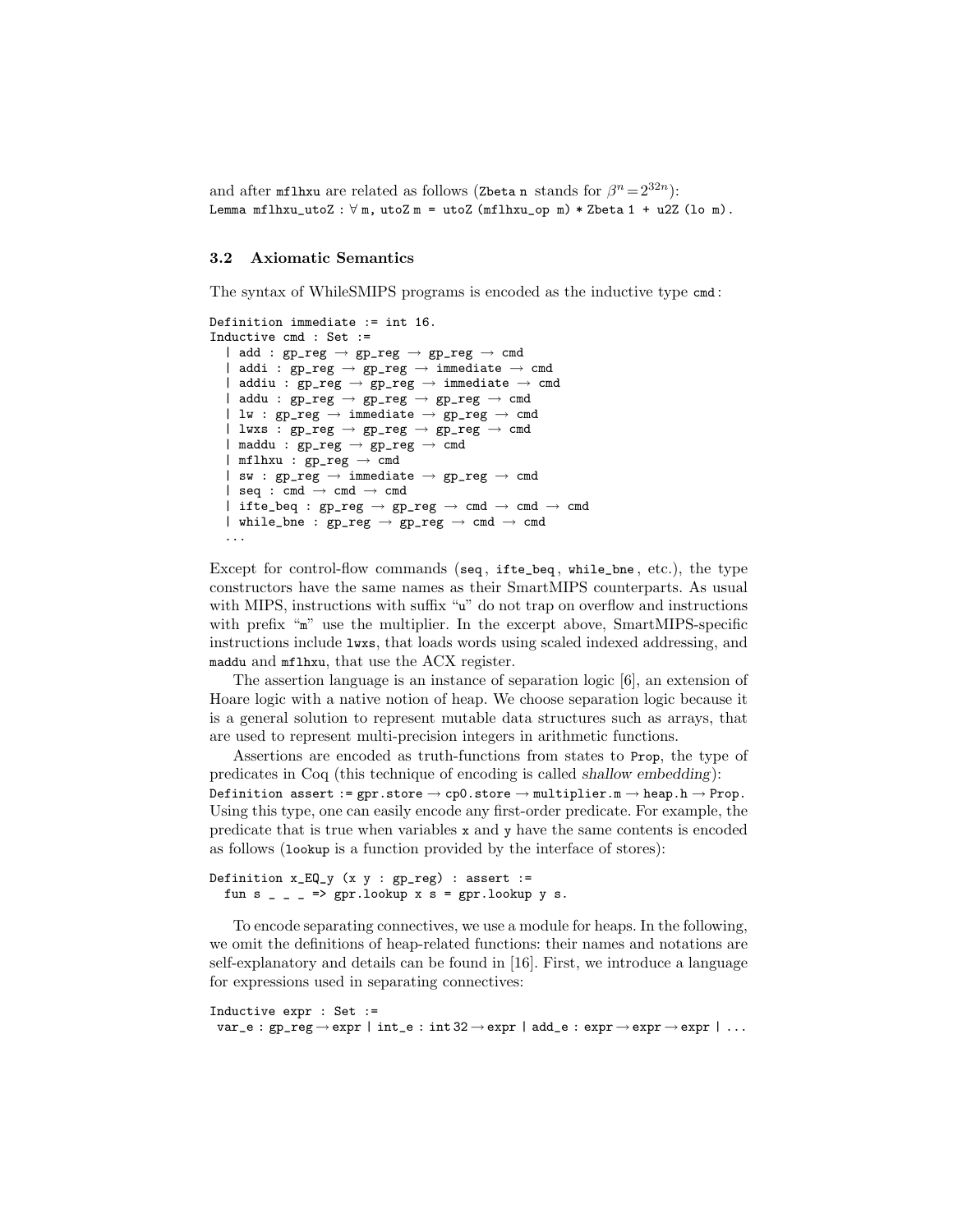In this language, variables are registers and constants are (32-bit) words. Given an expression e and a store s, the function eval returns the value of the expression e in store s.

The mapsto connective  $e1 \mapsto e2$  holds in a state with a store s and a singleton heap with address eval e1 s and contents eval e2 s:

Definition mapsto (e e':expr) : assert := fun s \_ \_ h =>  $\exists$  p, u2Z (eval e s) = 4 \* p  $\land$  h = heap.singleton p (eval e' s). Notation "e1  $\mapsto$  e2" := (mapsto e1 e2).

The separating conjunction  $P \star Q$  holds in a state whose heap can be divided into two disjoint heaps such that P and Q hold:

```
Definition sep_con (P Q:assert) : assert := fun s s' m h =>
  ∃ h1, ∃ h2, h1 ⊥ h2 ∧ h = h1 ∪ h2 ∧ P s s' m h1 ∧ Q s s' m h2.
Notation "P \star Q" := (sep_con P Q).
```
In practice, the separating conjunction provides a concise way to express that two data structures reside in disjoint parts of the heap.

Using the separating conjunction, the mapsto connective can be generalized to arrays of words:  $(e \Rightarrow a::b::...)$  holds in a state whose heap contains a list of contiguous words  $a, b, \ldots$  starting at address eval  $e s$ :

```
Fixpoint mapstos (e:expr) (lst:list (int 32)) : assert :=
 match lst with
    | nil => empty_heap
    | hd::tl => (e \mapsto int_e hd) \star (mapstos (add_e e (int_e four32)) tl)
  end.
Notation "e \Rightarrow lst" := (mapstos e lst).
```
Hoare triples are encoded as an inductive relation {{ P }} c {{ Q }} (notation for semax P c Q) between commands and pre/post-conditions encoded as assertions. For illustration, here follows the implementation of the Hoare triples for the commands add and lw :

```
Inductive semax : assert \rightarrow cmd \rightarrow assert \rightarrow Prop :=
| semax_add: ∀ Q rd rs rt,
  \{ \{ \text{ update\_store\_add rd rs rt } \mathbb{Q} \} \} add rd rs rt \{ \{ \mathbb{Q} \} \}| semax_lw : ∀ P rt offset base,
  {{ lookup_heap_lw rt offset base P }} lw rt offset base {{ P }}
| ...
```
In the preconditions, update\_store\_add and lookup\_heap\_lw are predicate transformers. The effect of executing add rd rs rt is to update the contents of the register rd with the result of the operation (vrs  $\oplus$  vrt) (where vrs and vrt are the contents of the registers rs and rt), provided the addition in two's complement does not overflow:

```
Definition update_store_add rd rs rt P : assert := fun s s' m h =>
  - 2^^31 \leq s2Z (gpr.lookup rs s) + s2Z (gpr.lookup rt s) < 2^^31 \rightarrowP (gpr.update rd (gpr.lookup rs s \oplus gpr.lookup rt s) s) s' m h.
```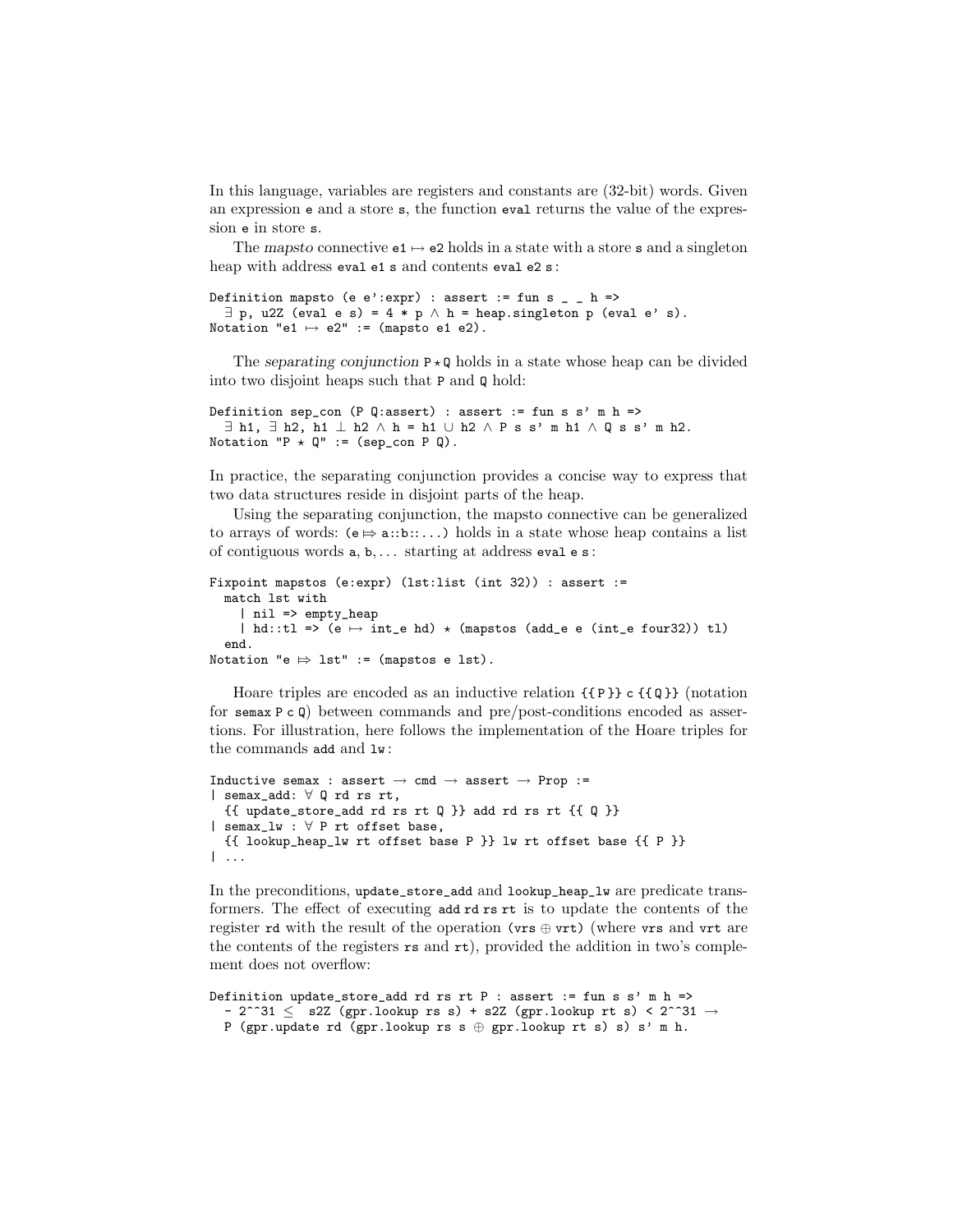The function lookup\_heap\_lw checks that the access is word-aligned and the cellcontents specified:

```
Definition lookup_heap_lw rt offset base P : assert := fun s s' m h =>
  \exists p, u2Z (gpr.lookup base s \oplus sign_extend offset) = 4 * p \wedge\exists z, heap.lookup p h = Some z \wedge P (gpr.update rt z s) s' m h.
```
### 4 Application to Multi-precision Arithmetic

Using our encoding of Hoare logic for SmartMIPS, we have written, specified, and verified several SmartMIPS implementations of multi-precision arithmetic functions in Coq. In this section, we give an overview of our experiments with a detailed account of the formal verification of the Montgomery multiplication.

#### 4.1 Specification of Multi-precision Arithmetic Functions

Multi-precision Integers We encode multi-precision integers as lists of machine integers stored in memory (using the  $\Rightarrow$  connective defined in Sect. 3.2). In the following, Nth i A represents the ith element of the list A of machine integers. The interpretation of a multi-precision integer as a mathematical integer is provided by a recursive function: Sum k A represents the decimal value of the k first words of the list A of machine integers (least significant word first) interpreted as unsigned. The fact that the length of multi-precision integers is explicit is important to write loop invariants, that often talk about "partial" multi-precision integers, to represent the decimal values of partial products for example.

Arithmetic Relations Thanks to shallow encoding and our lemmas that relate machine integers to their decimal values, we can reuse predicates and functions from the standard Coq library. In the following,  $a == b$  [[n]] is the Coq version of  $a \equiv b[n]$ .

#### 4.2 Formal Verification of the Montgomery Multiplication

The Montgomery multiplication [2] is a modular multiplication. Given three k-word integers X, Y, and M such that

Sum k X < Sum k M ∧ Sum k Y < Sum k M (1) the Montgomery multiplication computes a k+1-word integer Z such that

Zbeta k \* Sum (k+1) Z == Sum k X \* Sum k Y [[ Sum k M ]]  $(2)$ The advantage of the Montgomery multiplication is that it does not require a multi-precision division, but uses less-expensive shifts instead. The price to pay is the parasite factor Zbeta k whose elimination requires a second pass.

The implementation of the Montgomery multiplication we deal with (Fig. 1) is the so-called "Finely Integrated Operand Scanning" (FIOS) variant [4]. Intuitively, it resembles the classical algorithm for multi-precision multiplication: it has two nested loops, the inner-loop incrementally computes partial products (modulo) that are successively added by the outer-loop. These partial products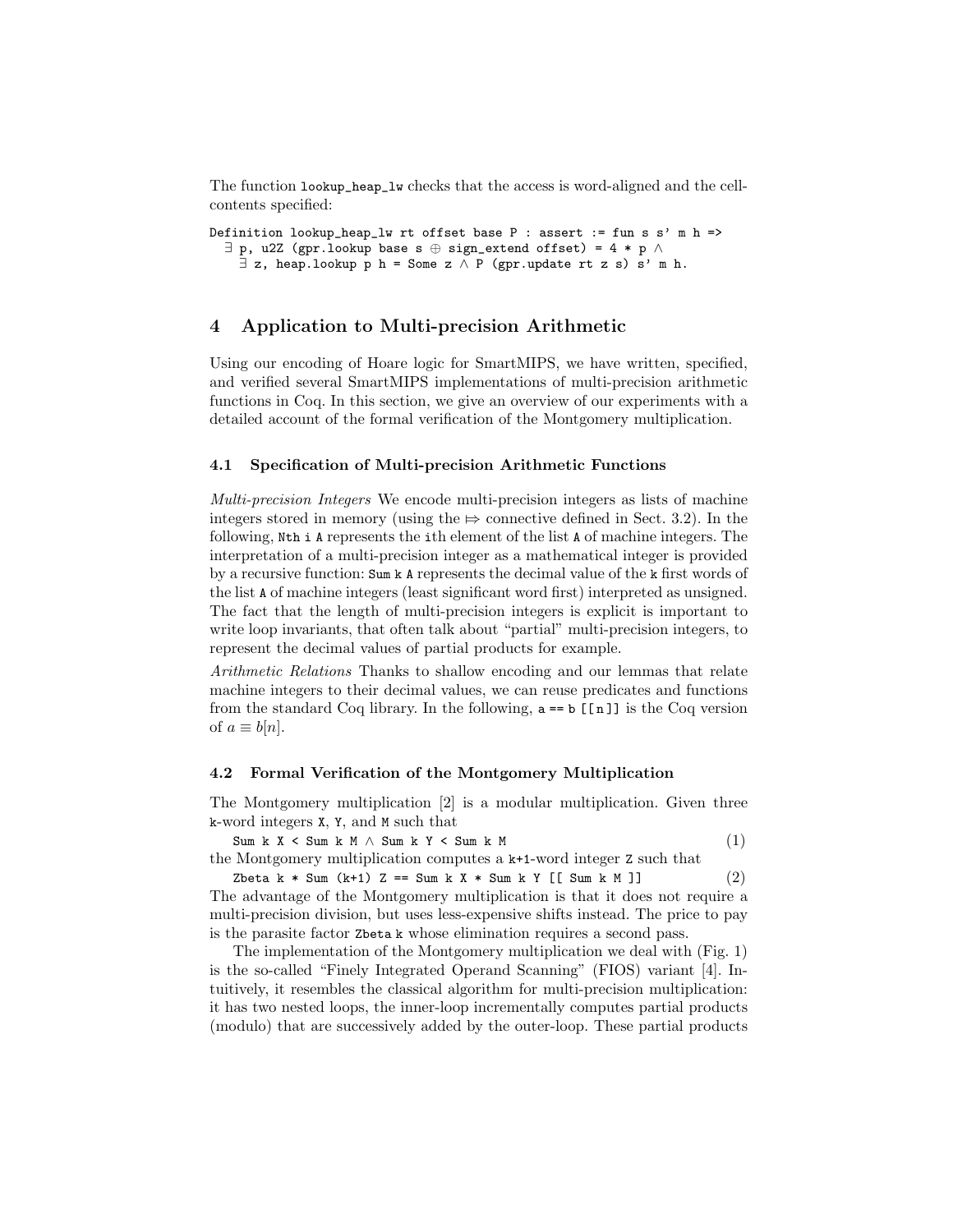modulo are computed in such a way that the least significant word is always zero, thus guaranteeing that the final result will fit in k+1 words of storage. For this to be possible, the Montgomery multiplication requires the pre-computation of the modular inverse alpha of the least significant word of the modulus:

```
u2Z (Nth 0 M) * u2Z alpha == -1 [[ Zbeta 1 ]] (3)
```

```
Definition montgomery
  k alpha x y z m j i
  X Y M Z one zero quot C t s :=
  addiu one zero one16;
  addiu C zero zero16;
  addiu i zero zero16;
  while bne i k (
    lwxs X i x;
    lw Y zero16 y;
    lw Z zero16 z;
    multu X Y;
    lw M zero16 m;
   maddu Z one;
   mflo t;
   mfhi s;
   multu t alpha;
    addiu j zero one16;
   mflo quot;
    mthi s;
    mtlo t;
                                              maddu quot M;
                                              mflhxu Z;
                                              addiu t z zero16;
                                              while_bne j k (
                                               lwxs Y j y;
                                                lwxs Z j z;
                                                maddu X Y;
                                               lwxs M j m;
                                                maddu Z one;
                                                maddu quot M;
                                                addiu j j one16;
                                                mflhxu Z;
                                                addiu t t four16;
                                                sw Z mfour16 t
                                              );
                                              maddu C one;
                                              mflhxu Z;
                                              addiu i i one16;
                                              sw Z zero16 t;
                                              mflhxu C
                                            ).
```
Fig. 1. The Montgomery Multiplication in WhileSMIPS

The SmartMIPS architecture is well-suited to the implementation of the FIOS variant of the Montgomery multiplication because the addition performed in the inner-loop (that adds two products of 32-bits integers) fits in the integer multiplier (of size greater than 72 bits).

The formal Hoare triple that specifies the Montgomery multiplication is displayed in Fig. 2. The hypotheses HX, HY, and Halpha correspond to the inputconditions (1) and (3), as explained above. Other hypotheses are technical: they prevent overflows and enforce alignments (similar-looking conditions are abbreviated by "..."). The output-condition (2) appears in the post-condition; observe that the  $k+1$ <sup>th</sup> word of storage is provided by the register C. The existence in memory of input-words and output-words is specified by the separation logic formula.

Formal verification of the Montgomery multiplication is done by forward reasoning. Let us comment on two key aspects of this verification.

Let A be the value of the multiplier before entering the inner-loop and  $\Lambda\%$ n the remainder of the division of A by 2^^n. The Montgomery multiplication computes quot =  $((A \& 32) \odot$  alpha) % 32 and adds quot  $\odot$  M0 to the multiplier ( $\odot$  is the unsigned multiplication, definition not displayed in this paper). The lemma be-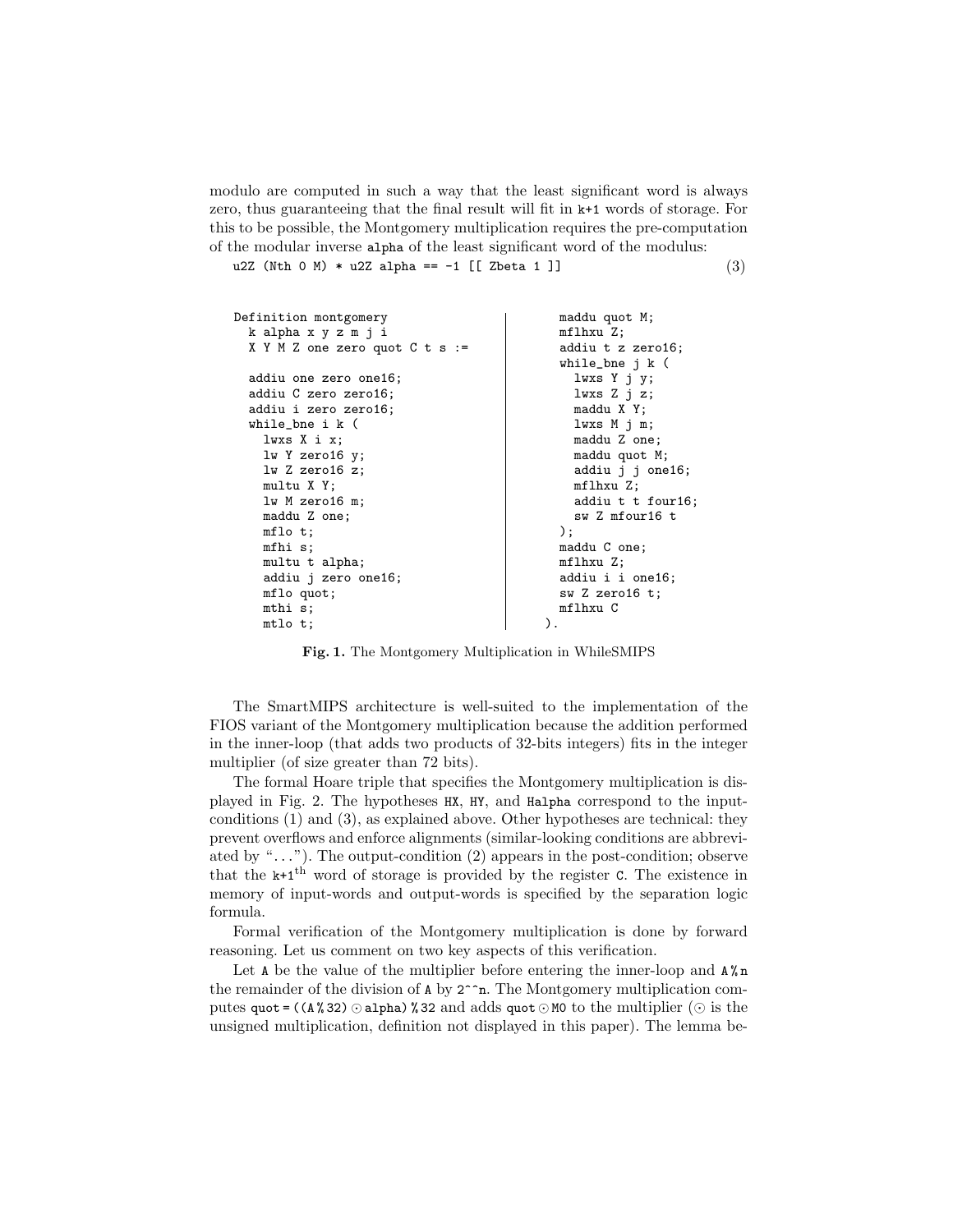```
Lemma montgomery_specif : \forall nk (Hk: 0 < nk) nx ny nm nz
 (Hnx: 4 * nx + 4 * nk < 2beta 1) (Hny: ...) (Hnm: ...) (Hnz: ...)X Y M (Hx: length X = nk) (Hy: ...) (Hm: ...)
 (HX: Sum nk X < Sum nk M) (HY: Sum nk Y < Sum nk M)
 vx vy vm vz (Hvx: u2Z vx = 4 * nx) (Hvy: ...) (Hvm: ...) (Hvz: ...)
 valpha (Halpha: u2Z (Nth 0 M) * u2Z valpha == -1 [[ Zbeta 1 ]]),
 {{ fun s s' m_ h => ∃ Z,
     length Z = nk \land list_of_zeros Z \landgpr.lookup x s = vx \land gpr.lookup y s = vy \landgpr.lookup z s = vz \land gpr.lookup m s = vm \landu2Z (gpr.lookup k s) = nk \land gpr.lookup alpha s = valpha \land(\texttt{var_e}\,\texttt{x} \Rightarrow \texttt{X}) \star (\texttt{var_e}\,\texttt{y} \Rightarrow \texttt{Y}) \star (\texttt{var_e}\,\texttt{z} \Rightarrow \texttt{Z}) \star (\texttt{var_e}\,\texttt{e}\;\texttt{m} \Rightarrow \texttt{M}) \texttt{s} \texttt{s'} \texttt{m} \texttt{n} \wedgemultiplier.is_null m_ }}
 montgomery k alpha x y z m j i X_ Y_ M_ Z_ one gpr_zero quot C t s
 {f \{ \text{fun } s s' m_ h \Rightarrow \exists Z, \text{ length } Z = nk \land \}(\text{var}_e \times \Rightarrow \text{X}) \star (\text{var}_e \text{y} \Rightarrow \text{Y}) \star (\text{var}_e \text{z} \Rightarrow \text{Z}) \star (\text{var}_e \text{m} \Rightarrow \text{M}) \text{ s s'} \text{m} h \wedgeZbeta nk * Sum (nk+1) (Z ++ gpr.lookup C s :: nil) ==
        Sum nk X * Sum nk Y [[ Sum nk M ]] ∧
     Sum (nk+1) (Z + f) gpr.lookup C s :: nil (2 * Sumnk M).
```


low captures the fact that the resulting multiplier is a multiple of  $\beta$ , and thus the least significant word of the partial product is always zero:

```
Import multiplier.
Lemma montgomery_lemma : ∀ alpha M0 (A:int 64) m,
 u2Z M0 * u2Z alpha == -1 [[Zbeta 1]] \rightarrow utoZ m < Zbeta 2 \rightarrow utoZ m = u2Z A \rightarrowlo (maddu_op ((A \text{ % } 32 \odot \text{ alpha}) \text{ % } 32) \odot M0) m) = zero32.
```
As usual, the heart of the verification is to produce the right invariant for the inner-loop. In the case of the FIOS variant of the Montgomery multiplication, the difficulty comes from the fact that the zeroed word of storage is used to "shift-in" the second least-significant word (LSW) of the partial product. More precisely, at the  $j^{\text{th}}$  iteration of the inner-loop, the algorithm uses the  $j^{\text{th}}$  LSW of the current partial product to compute the  $j-1$ <sup>th</sup> LSW of the new partial product. To write this invariant, we use a function for "multi-precision integers with a hole". Multi-precision integers with a hole are like multi-precision integers except that there is one word that we ignore in computing the represented value:

```
Definition Sum_hole l len hole (lst:list (int l)) :=
    Sum (len - 1) (del_nth hole lst).
```
Using this function, the relation between the multiplier and the multi-precision integers in memory is written:

```
Zbeta (ni + 1) * Sum_hole (nk + 1) (nj - 1) (Z ++ gpr.lookup C s :: nil) +
 multiplier.utoZ m * Zbeta (ni + nj) ==
Sum ni X * Sum nk Y + Sum nj Y * u2Z (nth ni X zero32) * Zbeta ni +
 Sum nj M * u2Z (gpr.lookup quot s) * Zbeta ni [[ Sum nk M ]]
```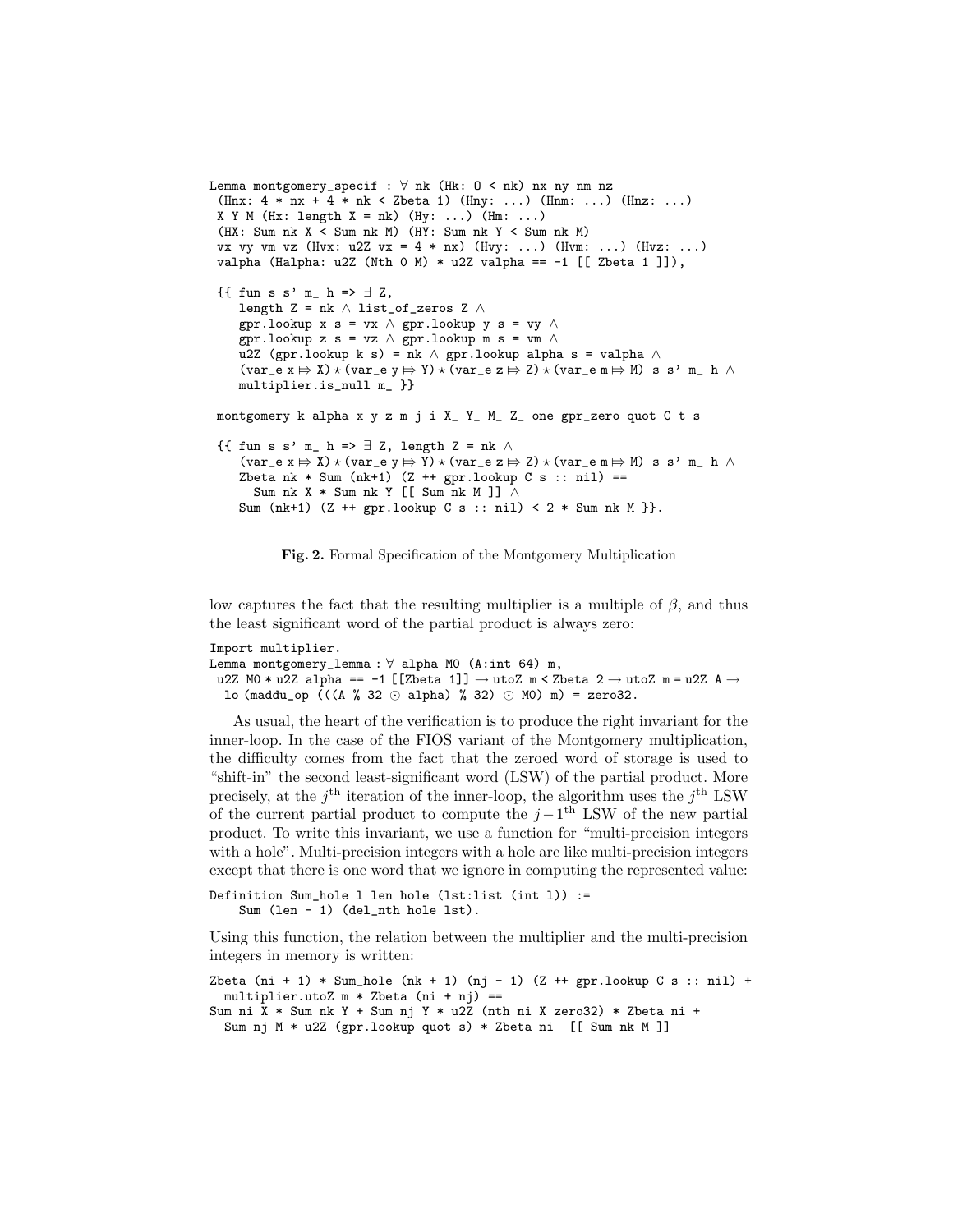where  $ni$ ,  $nj$ , and  $nk$  are the contents of the i, j, and  $k$  registers, and  $s$  is the current store of general-purpose registers.

### 4.3 Experimental Results

Besides the Montgomery multiplication, we have verified SmartMIPS implementations of several classical algorithms for multi-precision arithmetic. The code is available online [17]; the table below summarizes the sizes of programs and proof scripts. For proof scripts, we distinguish between the number of lines used to write assertions (all pre/post-conditions, including intermediate forwardreasoning steps) and the number of lines used for proof construction (calls to Coq tactics, including custom tactics, and application of lemmas).

| Multi-precision Number of asm |              | Size of proof scripts (lines) |             |                                                     |
|-------------------------------|--------------|-------------------------------|-------------|-----------------------------------------------------|
| function                      | instructions |                               |             | total assertions (ratio) individual steps (average) |
| addition                      |              | 835                           | $203(24\%)$ | 632 (57)                                            |
| subtraction                   | 22           | 1473                          | 340 (23%)   | 1133(52)                                            |
| multiplication                | 20           | 1634                          | 413 $(25%)$ | 1221(61)                                            |
| Montgomery                    | 37           | 3881                          | 955 (25%)   | 2926 (79)                                           |

Although assertions occupy around 24% of the proof scripts, this is not a nuisance because they only change a little from one reasoning step to the other, and it anyway helps to understand the verification. Appropriate tactics for forward reasoning could get rid of this overhead.

In average, each atomic Hoare triple is proved with 62 Coq commands. Some parts are inherently difficult because of low-level manipulations of multi-precision integers, that require many syntactic manipulations of goals and hypotheses and are difficult to automate satisfactorily. Yet, many parts of proof scripts are repetitive (trivial goals, obvious rewriting, etc.) and we already have a good deal of small-scale custom tactics. As a mid-term goal, we think it should be possible and desirable to use no more than 20 Coq commands per reasoning step.

### 5 Program Extraction

In this section, we explain how to safely extract ready-to-run SmartMIPS programs from our Coq verifications. In Sect. 3.2, we have defined an axiomatic semantics for WhileSMIPS, a subset of structured SmartMIPS programs. Though it is sufficient to specify and verify arithmetic functions and many other programs, we cannot directly assemble and run verified programs: we first need to translate them into the set of SmartMIPS programs with jumps, and ensure that this translation is correct. For this purpose, we equip both WhileSMIPS and SmartMIPS programs with an operational semantics.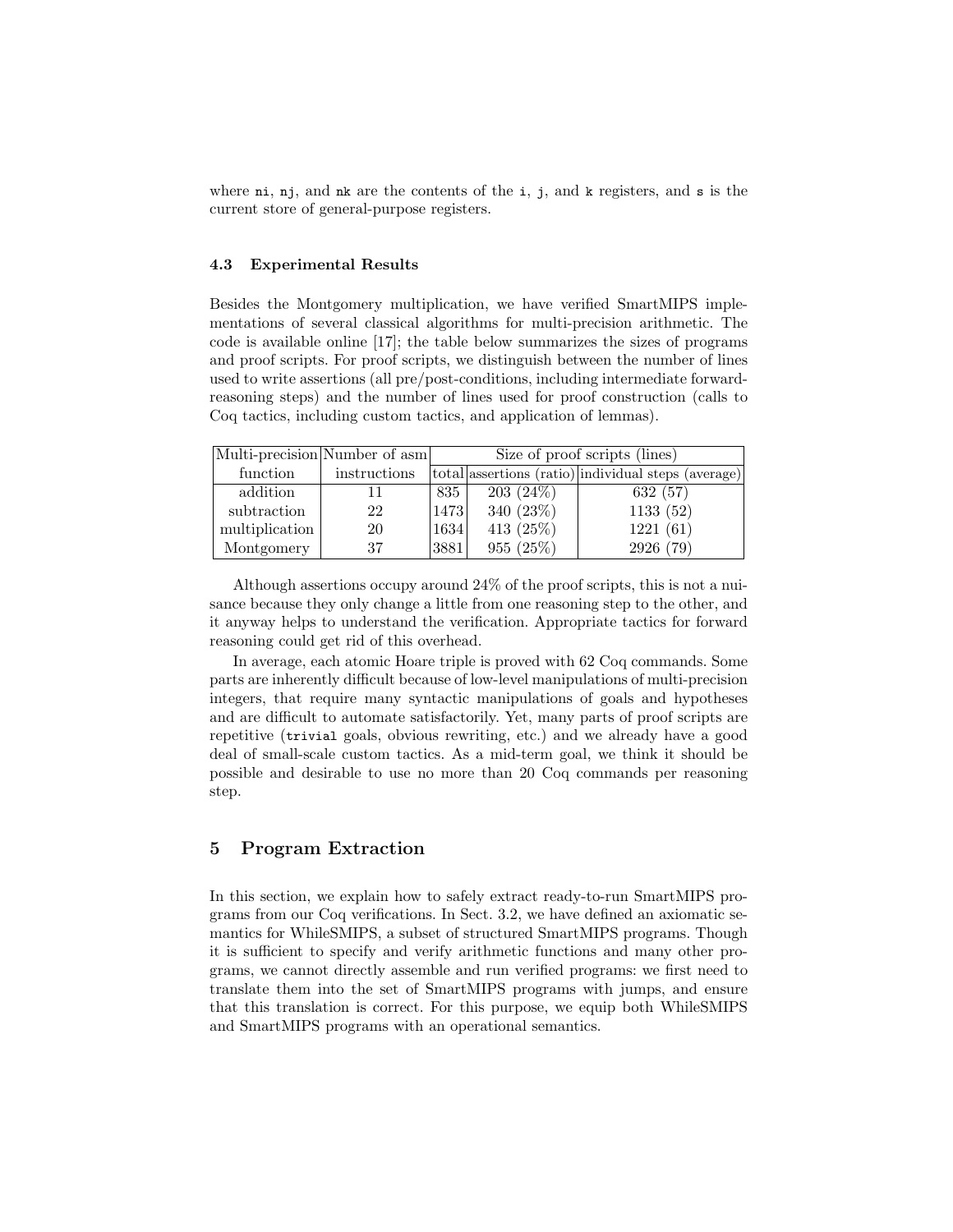### 5.1 SmartMIPS Operational Semantics

The MIPS documentation [5] gives the semantics of SmartMIPS in terms of a virtual machine that represents the processor. It has an explicit program counter and its execution is described by a small-step semantics. We encode this smallstep semantics in Coq. For the sake of simplicity, we restrict ourselves to wordaligned memory accesses, we ignore exceptions and pipelining optimizations<sup>3</sup>.

Syntax We split SmartMIPS instructions into the set of instructions that modify the state and just increment the program counter (type cmd0), and the set of instructions that only modify the control-flow (type branch). We do not display in this paper the syntax of state-modifying instructions because it is similar to cmd (Sect. 3.2), without the control-flow commands (we just suffix type constructors with "0" to distinguish them). The syntax of branching instructions is encoded as the inductive type branch :

```
Definition label := nat.
Inductive branch : Set :=
  \mathtt{jmp} \, : \, \mathtt{label} \, \, \rightarrow \, \mathtt{branch} \, \, | \, \mathtt{beg} \, : \, \mathtt{gp\_reg} \, \rightarrow \, \mathtt{gp\_reg} \, \rightarrow \, \mathtt{label} \, \, \rightarrow \, \mathtt{branch} \, \, | \, \, \ldots
```
jmp inconditionnally jumps to a given label, and beq , etc. conditionally jump to some label. A SmartMIPS instruction is either a cmd0 or a branch instruction (the dummy instruction no insn below is just a technical convenience) and a SmartMIPS program is a list of instructions (without explicit structure, the positions of instructions in this list serving as labels):

```
Inductive insn : Set :=
cmd_insn : cmd0 \rightarrow insn | branch_insn : branch \rightarrow insn | no_insn : insn.
Definition prog := list insn.
```
Operational Semantics The operational semantics of cmd0 instructions is encoded as an inductive type  $st -- c --$  st' that represents the execution of the instruction c from state st to state  $st'$ . For illustration, here follows the semantics of add :

```
Inductive exec0 : option state \rightarrow cmd0 \rightarrow option state \rightarrow Prop :=
| exec0_add : ∀ s s' vrt vrs m h rd rs rt,
  gpr.lookup rs s = vrs \rightarrow gpr.lookup rt s = vrt \rightarrow-2^{\circ}31 < s2Z vrt + s2Z vrs < 2^^31 \rightarrowSome (s,s',m,h) -- add0 rd rs rt --> Some (gpr.update rd (vrs \oplus vrt) s,s',m,h)
| ...
```
The operational semantics of branch instructions is encoded as an inductive type  $n \geq (pc, st) \geq c \geq (pc', st')$  that represents the execution of the branch c from program counter pc and state st to program counter pc' and state st' (under the constraint that the destination label is smaller than n). Note that st and st' can be different when the jump destination is not valid (leading to an error state). For illustration, here follows the semantics of  $jmp$ :

<sup>&</sup>lt;sup>3</sup> In MIPS, the first instruction following a conditional branching is unconditionally executed. In other words, the first instruction that is syntactically after a conditional branching is executed before. In this paper, we ignore this issue.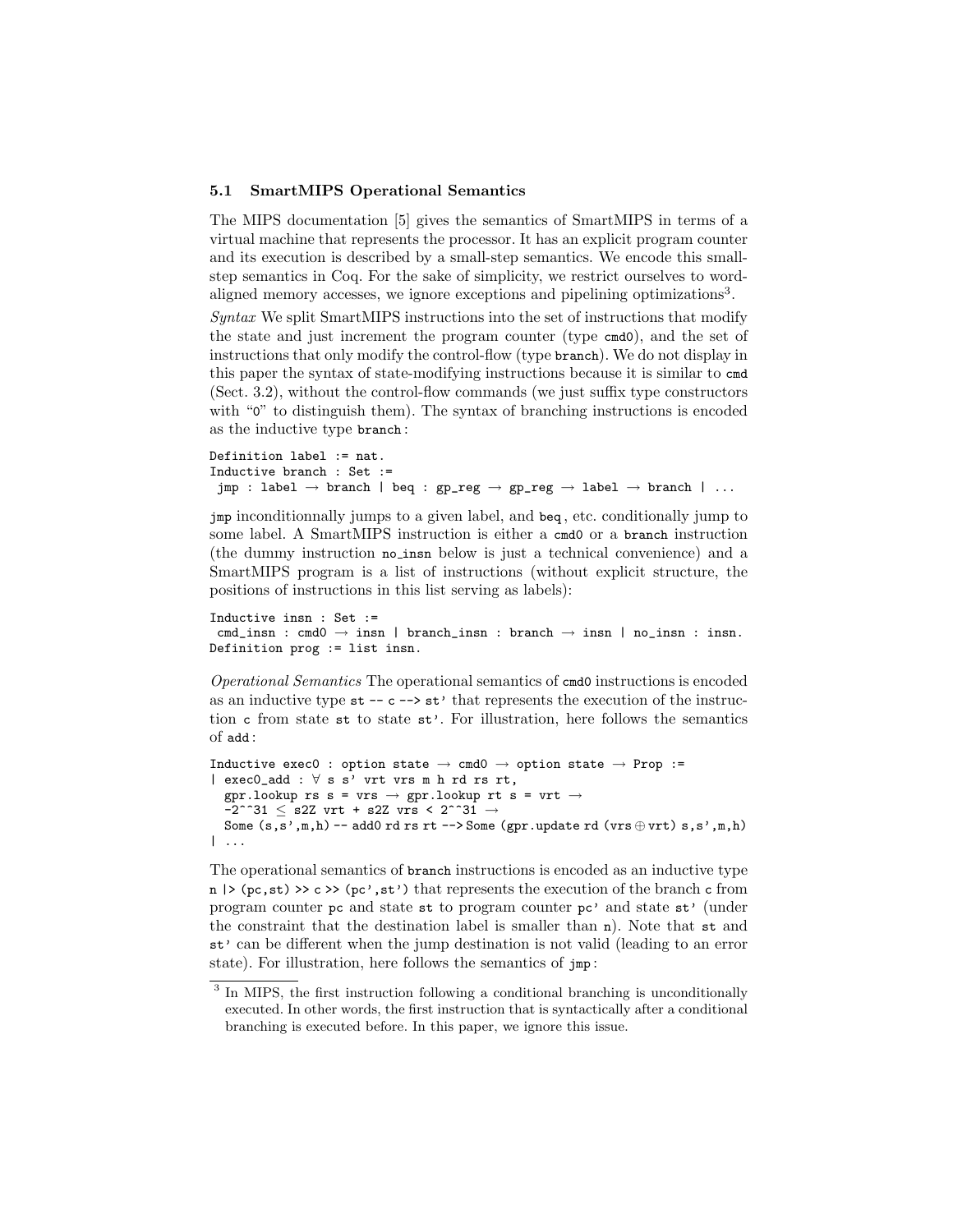```
Inductive exec_branch (max:label)
  : branch \rightarrow label * option state \rightarrow label * option state \rightarrow Prop :=
| exec_jmp : \forall pc st j, max \geq j ->
  max |>(pc, Some st) \gg jmp j \gg (j, Some st)| ...
```
The operational semantics of SmartMIPS programs is encoded as an inductive type  $\text{prg } \left( \left| \cdot \right| \left( \text{pc, st} \right) \right)$  --> (pc', st') that represents the execution of program  $\text{prg}$ from program counter pc and state st to program counter pc' and state st':

```
Inductive exec_asm (prg:prog)
  : label * option state \rightarrow label * option state \rightarrow Prop :=
| exec_asm_cmd0 : \forall pc c st st', Nth pc prg = cmd_insn c \rightarrowSome st -- c --> Some st' \rightarrowprg ||-- (pc, Some st) --> (pc+1, Some st')
| exec_asm_branch : \forall pc j st pc' st', Nth pc prg = branch_insn j \rightarrowlength prg |>(pc, Some st) > j >> (pc', st') \rightarrowprg ||-- (pc, Some st) --> (pc', st')
| ...
```
For the composition of instructions to be possible, this inductive type also has type constructors (not displayed here for lack of space) that express the reflexivity and transitivity of the operational semantics.

### 5.2 Translation from WhileSMIPS to SmartMIPS

The role of the translator is simply to translate the control-flow commands of WhileSMIPS into SmartMIPS:

```
Fixpoint translate (lbl:label) (c:cmd) : prog :=
 match c with
    | while_bne r1 r2 c => let prg := translate (lb1 + 1) c in
       branch_insn (beq r1 r2 (lbl + length prg + 2)) :: prg ++
       branch_insn (jmp lbl) :: nil
    ...
  end.
```
The correctness proof of this translator consists in showing that, for any state, the final state of the execution of a WhileSMIPS progam and the final state of the execution of its translated SmartMIPS version are the same. To do this proof, we still need to equip WhileSMIPS programs with an operational semantics. The latter is encoded as a inductive type exec st c st' that represents the execution of the command c from state st to state st' (big-step operational semantics, similar to  $[16]$ . To ensure that this operational semantics agrees with the axiomatic semantics of Sect 3.2, we show that the latter is sound and complete w.r.t. the former (formal proofs are similar to [10]). Finally, using the big-step semantics of WhileSMIPS and the small-step semantics of SmartMIPS programs, the correctness of the translator is proved by induction:

```
Lemma translate_correct: \forall c st p c' st',
  translate (length p) c = c' \rightarrowexec (Some st) c (Some st') \rightarrowp ++ c' ||-- (length p, Some st) --> (length (p ++ c'), Some st').
```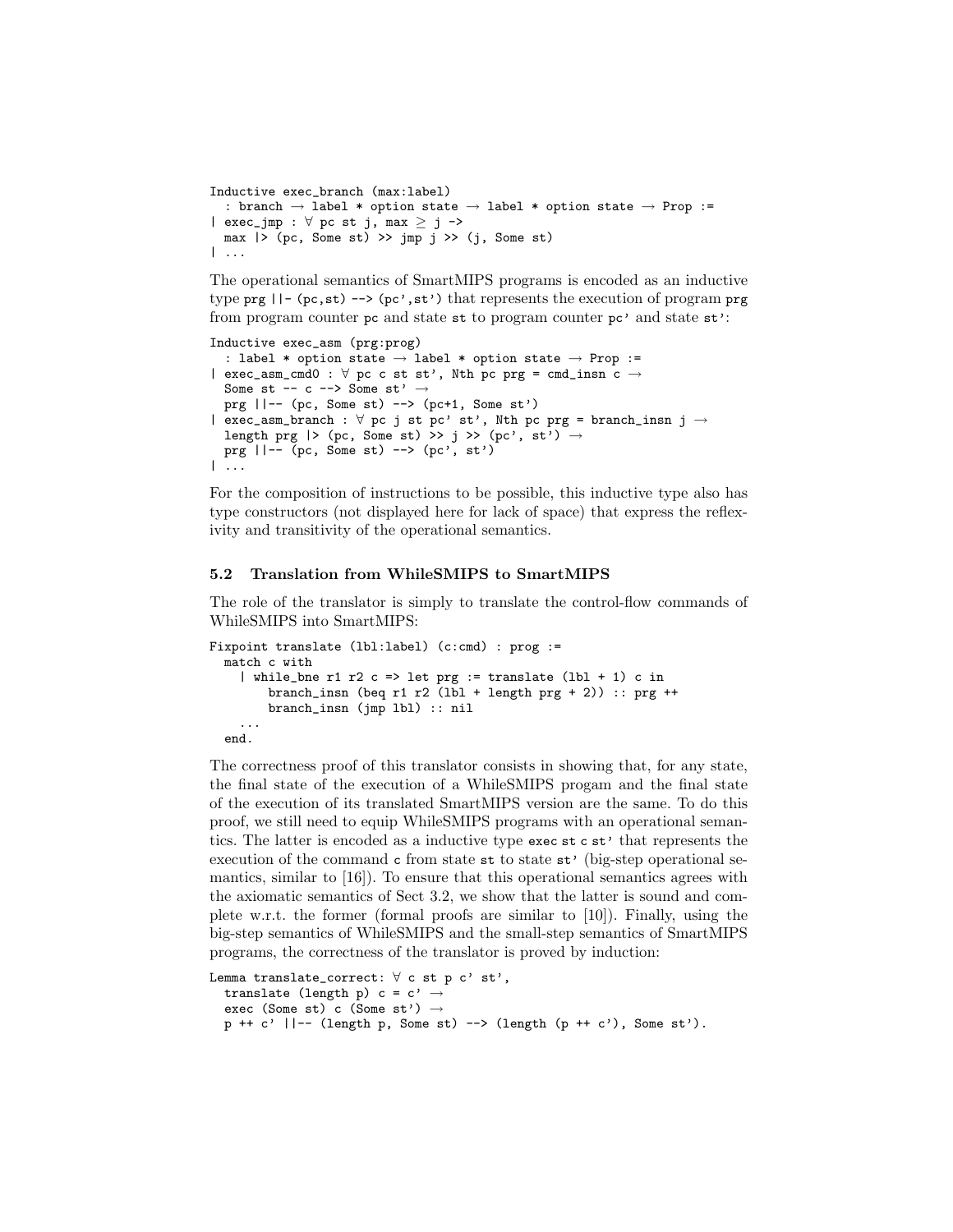# 6 Related Work

Much work about formal encoding of assembly languages in proof assistants has been done with application to proof-carrying code (PCC) in mind [7–9]. Although the encoded semantics often allows for programs with arbitrary jumps, details such as machine integers are usually not treated. This makes it difficult to reuse existing implementations of PCC frameworks to formally verify arithmetic functions, whose algorithms require bit-level specifications.

There exist other encodings of machine integers in Coq. Leroy has encoded such a library for integers modulo  $2^{32}$  as part of the development of a certified compiler [14]. His encoding uses the relative integers of Coq (the Z type) instead of lists ot bits. We found it difficult to reuse directly his implementation because the length of integers (32) is hard-wired and we needed a similar library for several lengths. Chlipala has encoded a library similar to ours but based on dependent vectors [15]. We think that our implementation based on an abstract type is more flexible than dependent vectors because it separates the issues of formal proofs and dependent types.

In this paper, we use a combination of a Hoare logic for structured Smart-MIPS with a certified translator to SmartMIPS programs with jumps. Another approach would have been to encode a (more intricate) Hoare logic for lowlevel programs with jumps (such as [12, 13]) and to specialize it to structured programs to carry out verifications. We chose the former approach because our primary concern was the formal verification of concrete examples of arithmetic functions, whose implementations turn out to fit well in structured SmartMIPS.

### 7 Conclusion

In this paper, we proposed an approach to formal verification of arithmetic functions in assembly based on the combined use of a certified implementation of a Hoare logic for assembly programs with loops and a certified translator to assembly programs with jumps. This approach enables formal verification of ready-to-run assembly programs with a familiar-looking Hoare logic. At the heart of our implementation is a module for machine integers that makes it possible to prove formally the lemmas, such as overflow conditions, needed for verification of assembly programs. Using this approach, we have formally verified several arithmetic functions written in SmartMIPS assembly, including an optimized implementation of the Montgomery multiplication, a de facto-standard for the implementation of many cryptosystems.

Future Work In order to verify more arithmetic functions, we are extending our library with a semantics for function calls and returns, and with predicates to deal with signed multi-precision integers. We also plan to encode a semantics for exceptions to enable verification of embedded systems.

Acknowledgments This work is partially supported by the Grant in Aid of Special Coordination Funds for Promoting Science and Technology, Ministry of Education, Culture, Sports, Science and Technology, Japan. The authors are grateful